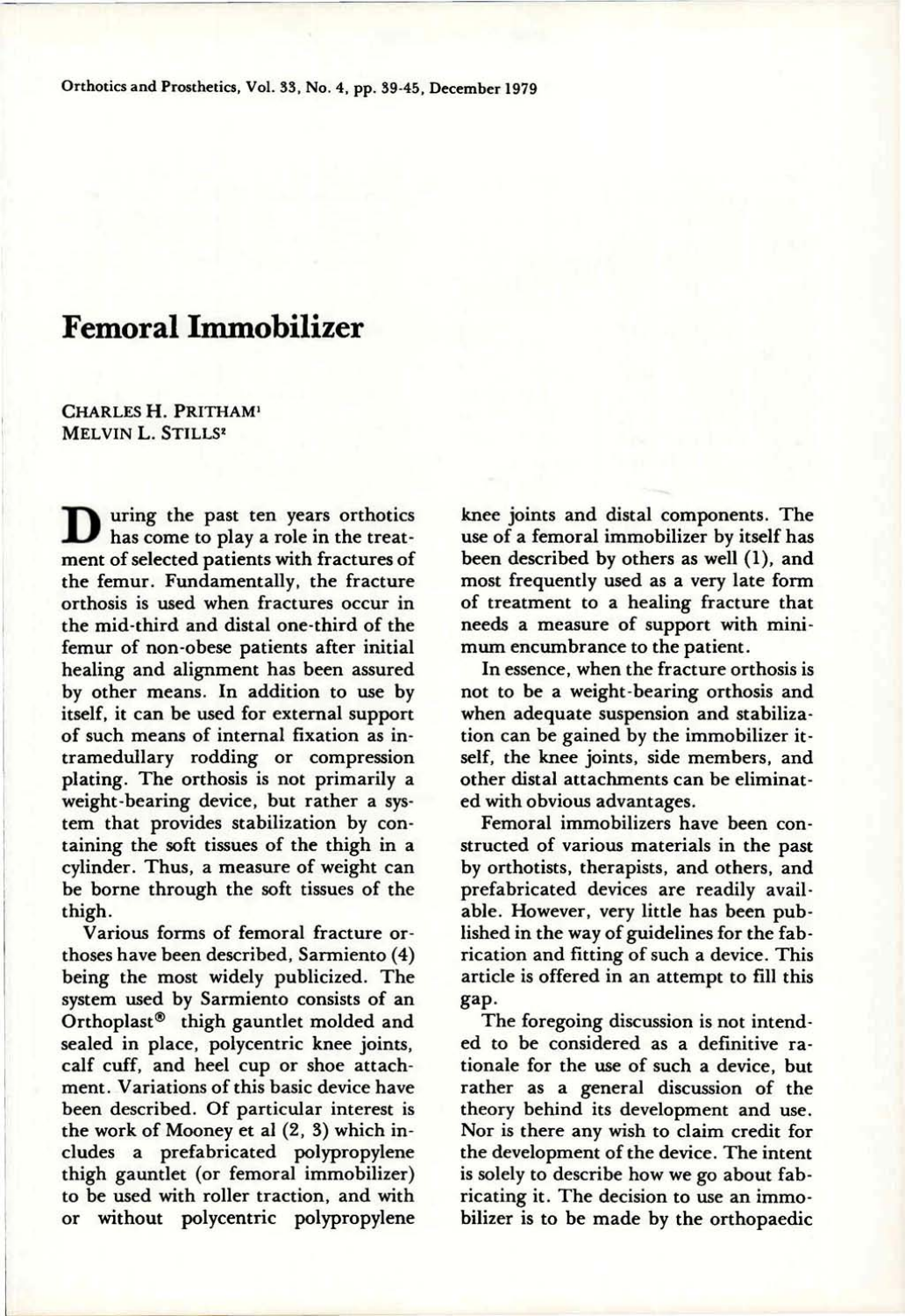

Fig. 1. Lateral view of the patient showing stockinet in place and indelible pencil marks indicating areas **wher e modificatio n o f th e positiv e mode l will b e needed .** 

**surgeon on an individual basis in light of his prior experience and knowledge of the literature.** 

## **Fabrication**

**In general, the cast is taken in the same fashion as described in Lower-Limb Or-** **thotics** (5) **for the thigh portion of a kneeankle-foot orthosis. Cotton stockinet is applied to the thigh and a tube or strip is secured in place to facilitate removal of the cast later. Indelible pencil (Figs.** 1 **and** 2) **is used to mark the following landmarks:** 



**Fig . 2. Media l vie w showin g indelibl e penci l mark s abou t th e patell a an d adducto r tubercle .**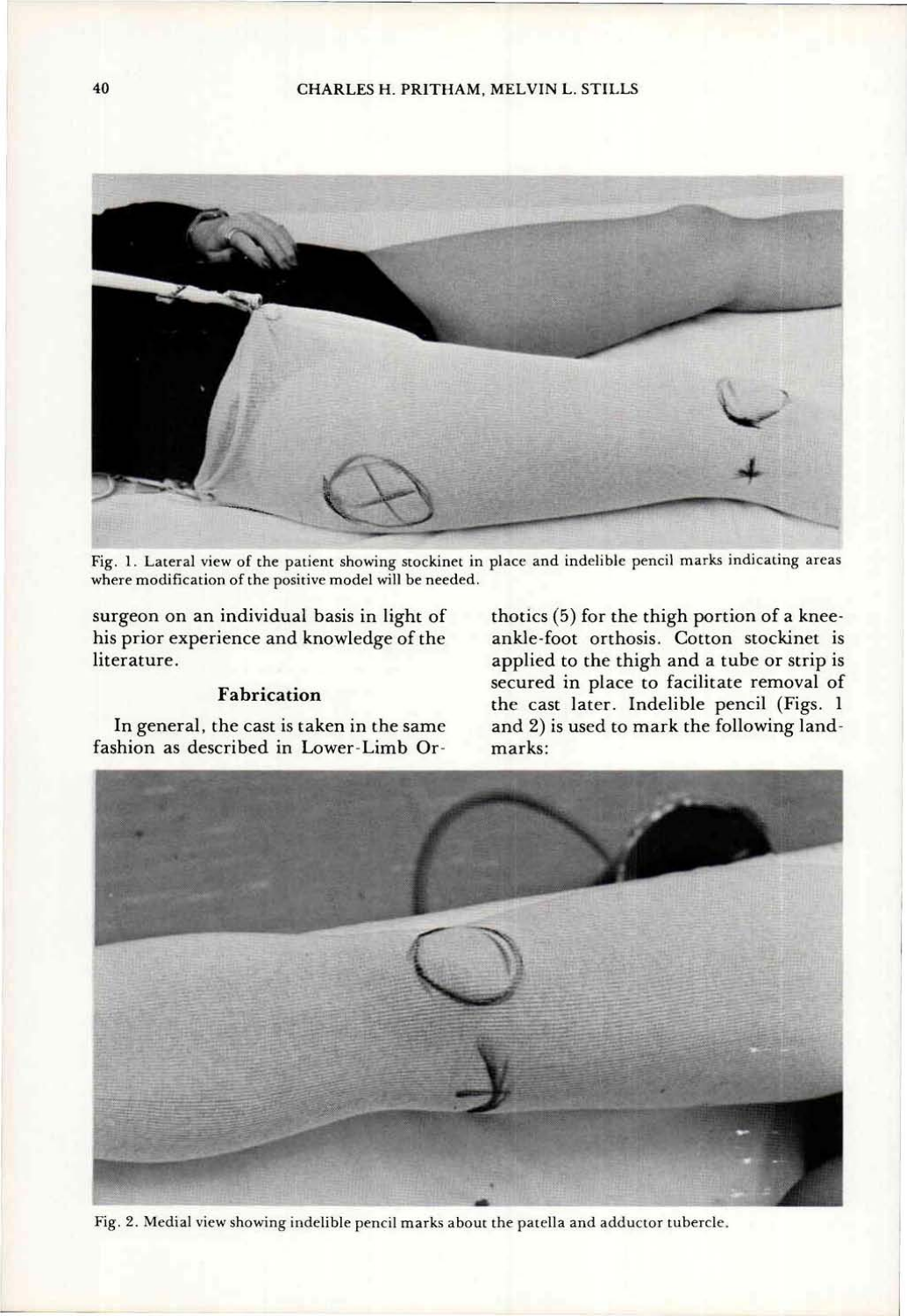1. Patella

2. Adductor tubercle

3. Lateral femoral condyle (when necessary)

4. Adductor longus tendon (when desired)

5. Ischial tuberosity

6. Greater trochanter

7. Fracture site and any skin lesions that require padding or special treatment.

Any dressings should be in place under the stockinet so that due allowance is made for them.

While the assistant holds the limb in an adducted position clear of the couch, the ter-of-Paris bandage starting from above the knee and proceeding proximally to above the previously marked landmarks. Care should be taken to accentuate the contours about the knee for proper suspension and stabilization. The cast is

reinforced, if desired, with rigid plasterof-Paris bandage, and while it cures the contours of the quadrilateral brim are molded as described in the manual (5). Once set, the cast (Fig. 3) is removed (Fig. 4), sealed, and filled with bulk plaster to provide the positive model (Fig. 5).

adducted position clear of the coden, the starting from above with the includer of influence of that the brim will pro-In modifying the positive model sufficient material must be removed to provide for the development of adequate overall tension and for the contours proximal to the adductor tubercle and patella for suspension and stabilization (Figs. 5, 6, 7). The ischial seat of the quadrilateral brim should be within a half-inch of the ischial tuberosity with the medial brim vide rotary stabilization with comfort, and therefore it is not necessary to modify this area as extensively as is the case for a prosthesis or weight-bearing orthosis. Adequate clearance and a flared edge must be provided to the distal posterior



**Fig. 3. Lateral view of the completed cast showing plastic tube in place.**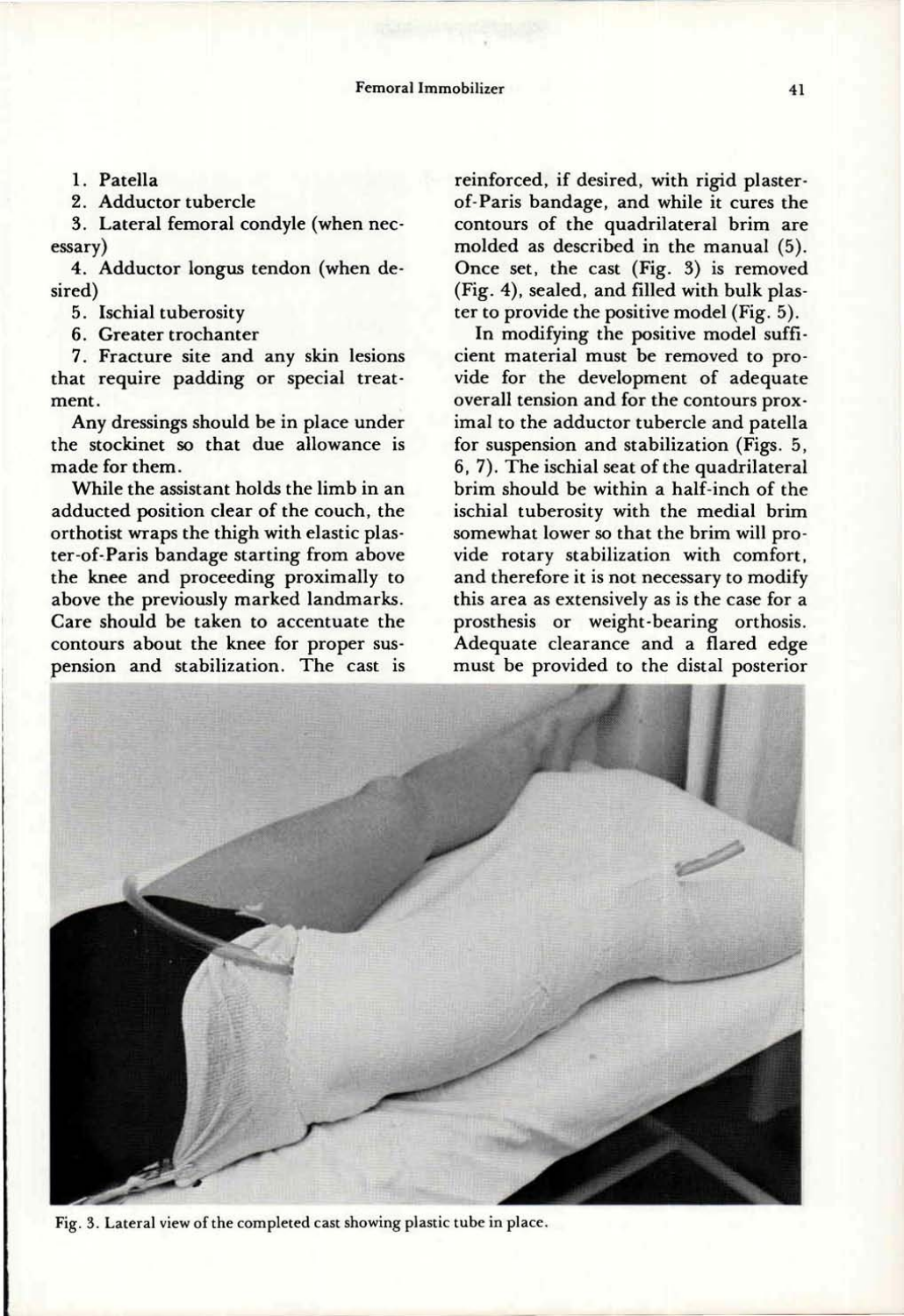#### CHARLES H. PRITHAM, MELVIN L. STILLS



**Fig. 4. Proximal brim of the cast after it has been removed from the patient. Anterior and posterior corners have been split to facilitate formation of the medial wall.** 

edge for flexion of the knee. Relief is added for the adductor tubercle and other sensitive areas.

The anterior tongue (Fig. 8) is vacuum-formed first from 1/8-in. thick polypropylene or polyethylene, and, when cool, trimmed to the mid-lines medially and laterally. The posterior section (Fig. 9) is then vacuum-formed over it from **<sup>3</sup> / 1 <sup>6</sup>**  in. thick polypropylene, although polyethylene can be used, if desired. When necessary, any portion or all of the orthosis can be padded with polyethylene foam, although it will add substantially to the bulk of the device and will feel warmer to the patient. The posterior section is trimmed medially along a line extending distally from the antero-medial corner, and laterally along a line over the rectus femoris. Proximally, the line of the quadrilateral brim is followed. Distally the trim starts along the proximal edge of the patella, extends distally on either side down over the femoral condyles, and proximally in the posterior area for clearance during knee flexion.



**Fig. 5. Anterior view of the modified positive model. A quadrilateral brim has been formed and the adductor tubercle emphasized by removal of material proximal to it.** 

The tongue is secured inside the posterior section with "rapid-rivets" and four or more Velcro straps and narrow loops are added for closure. The rivets that are used to fasten on the narrow loops or straps can be used also to secure the tongue in place. For best results, the tongue should be fastened in place medially with the opening lateral, and the narrow loops should be medial as well so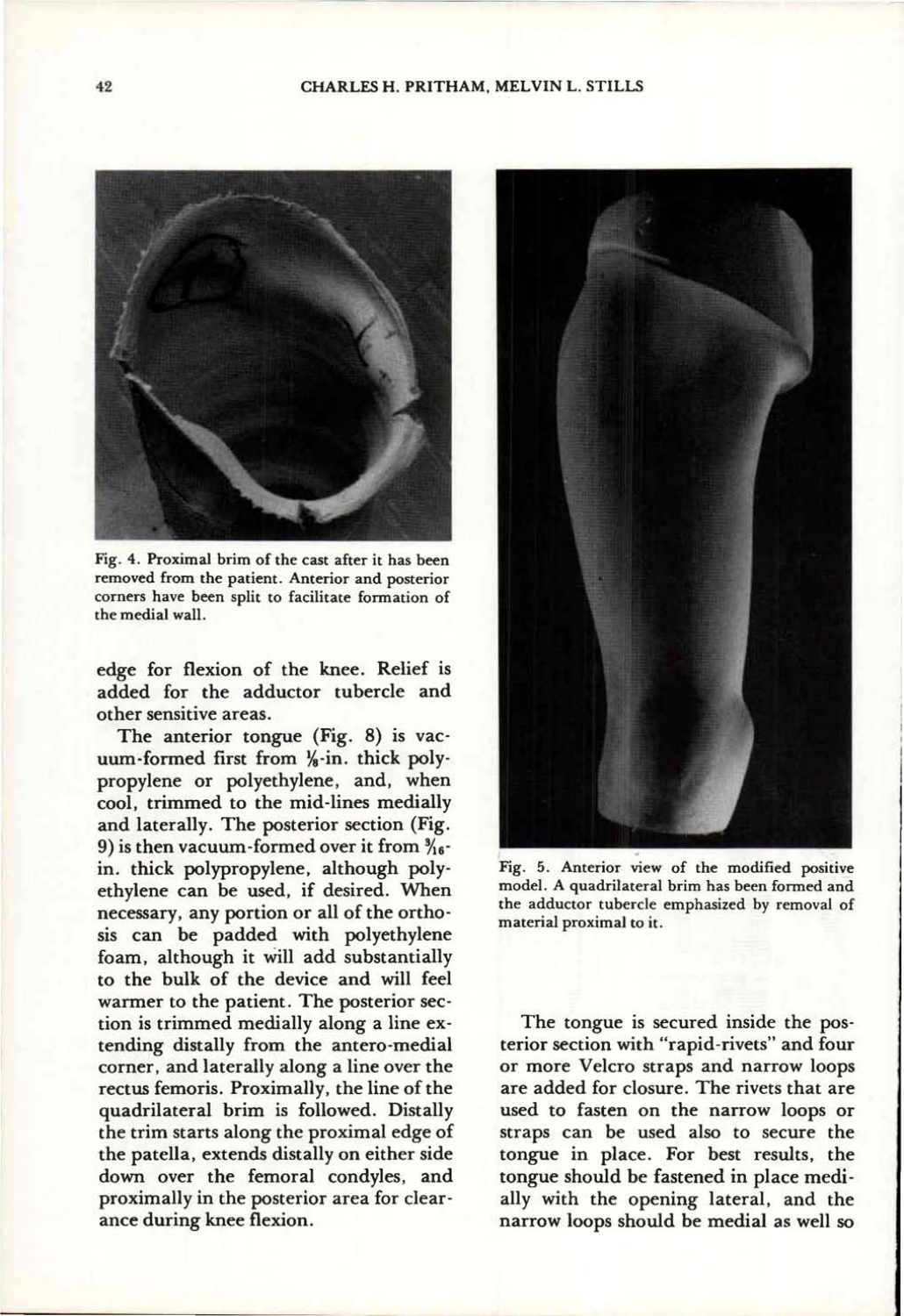**Femoral Immobilizer** 



**Fig. 6. Medial view showing the posterior proximal seat and the posterior distal flare.** 

that the free ends of the straps do not irritate the other leg. The distalmost strap should be placed immediately above the patella to insure proper suspension (Figs. 10 and 11).



**Fig. 7. Lateral view showing the posterior proximal seat and the posterior distal flare.** 

Before donning the device a barrier stocking is applied over the skin and any dressings present. To prevent skin maceration, the stocking should be changed daily. The distal-most strap should be fastened first while the orthosis is distracted proximally so as to make certain that the device properly settles in place proximal to the adductor tubercle. Considerable tension is needed on this strap with relatively less on the more proximal straps, which should be fastened in order from distal to proximal. Once in place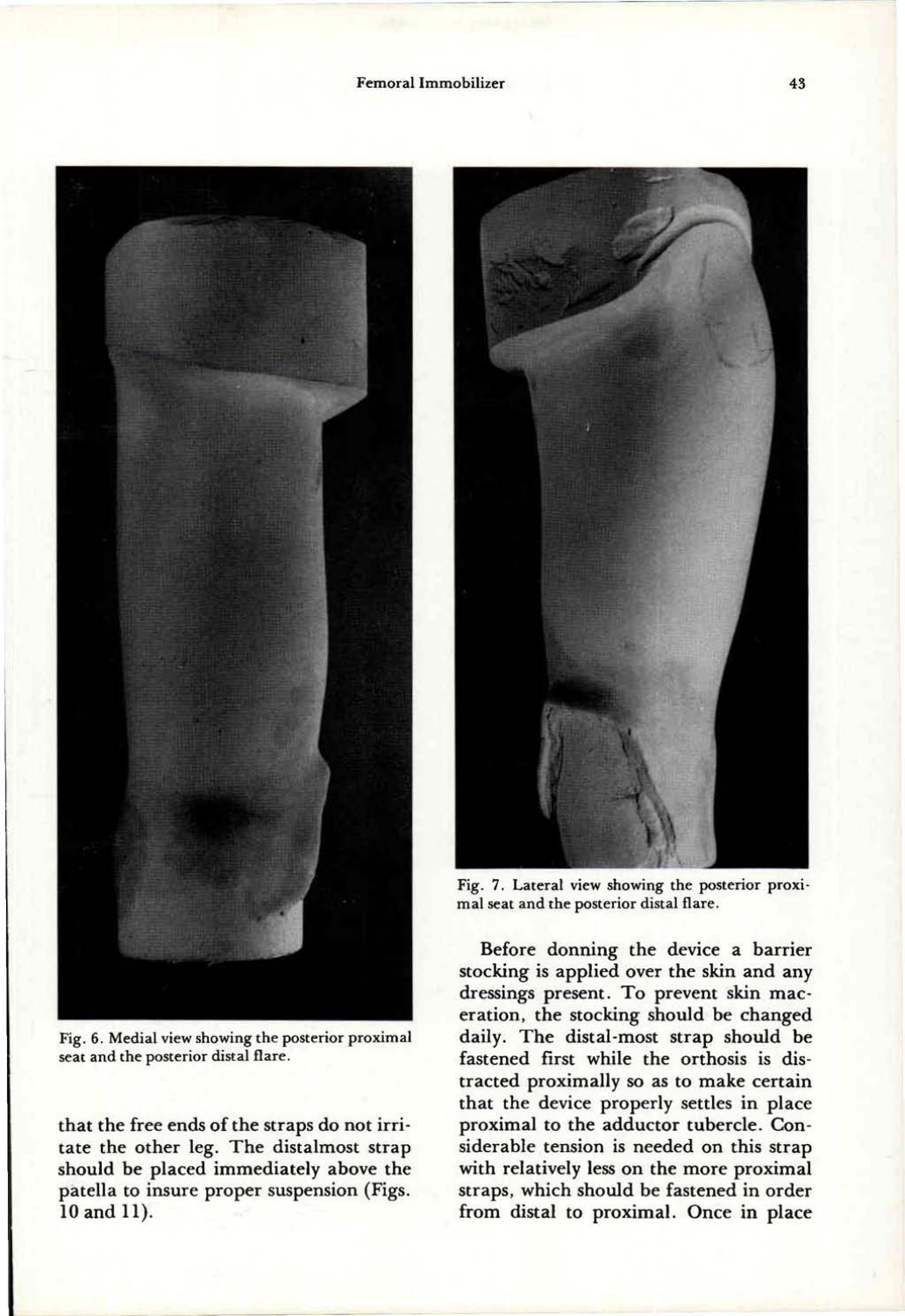

Fig. 8. The anterior section of the orthosis on the model.

**the orthosis should be checked for adequate clearance during hip and knee flexion and for comfort medially. Any necessary changes obviously should be made.** 

**There should be no discernible motion between the device and the patient's skin, and the orthosis should not impinge on the adductor tubercle when pulled distally.** 

**The patient and attendants should be instructed on proper donning of the orthosis. It should be emphasized that if discomfort about the adductor tubercle occurs the orthosis is undoubtedly too loose, and should be removed and reapplied in a more proximal location using proper tension on the straps. When sufficient shrinkage takes place with time, the** 



Fig. **9.** The anterior and posterior sections of the orthosis on the model.